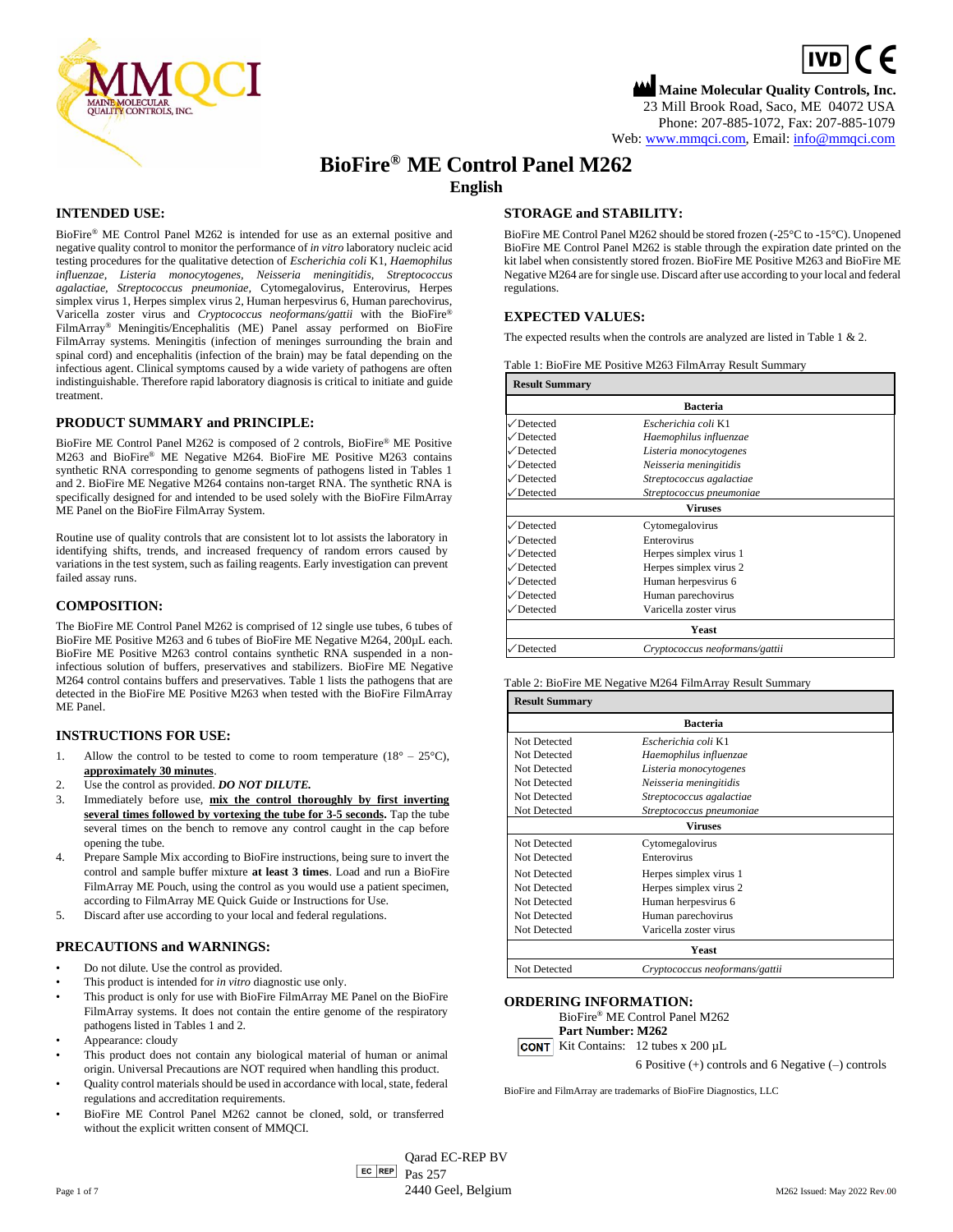

# $\boxed{\mathsf{ivD}}$  (  $\in$ **Maine Molecular Quality Controls, Inc.** 23 Mill Brook Road, Saco, ME 04072 USA Téléphone : 207-885-1072, FAX : 207-885-1079

Website [: www.mmqci.com,](file://///FS1/Common/Company/CE%20Marking/M262/Translation/Translation%20Received%2005.12.2022/www.mmqci.com) E-mail [: info@mmqci.com](mailto:info@mmqci.com)

# **BioFire® ME Control Panel M262**

**Français**

# **UTILISATION PRÉVUE :**

Le BioFire® ME Control Panel M262 est destiné à être utilisé comme contrôle de qualité positif et négatif externe pour surveiller les performances des procédures de test d'acide nucléique en laboratoire *in vitro*pour la détection qualitative des éléments suivants *Escherichia coli* K1, *Haemophilus influenzae, Listeria monocytogenes, Neisseria meningitidis, Streptococcus agalactiae, Streptococcus pneumoniae,* cytomégalovirus, entérovirus, Herpes simplex virus 1, Herpes simplex virus 2, herpèsvirus humain type 6, paréchovirus humain, virus de la varicelle et du zona et Cryptococcus neoformans/gattii avec le test BioFire® FilmArray® *Cryptococcus neoformans/gattii* avec le test BioFire® FilmArray® Meningitis/Encephalitis (ME) Panel effectué sur les systèmes BioFire FilmArray. La méningite (infection des méninges entourant le cerveau et la moelle épinière) et l'encéphalite (infection du cerveau) peuvent être mortelles selon l'agent infectieux. Les symptômes cliniques causés par une grande variété d'agents pathogènes sont souvent indiscernables. C'est pourquoi un diagnostic rapide en laboratoire est essentiel pour instaurer et guider le traitement.

### **PRÉSENTATION et PRINCIPE DU PRODUIT :**

Le BioFire ME Control Panel M262 se compose de 2 contrôles, BioFire® ME Positive M263 et BioFire® ME Negative M264. Le BioFire ME Positive M263 contient de l'ARN synthétique correspondant aux segments du génome des agents pathogènes énumérés dans les tableaux 1 et 2. BioFire ME Negative M264 contient de l'ARN non ciblé. L'ARN synthétique est spécifiquement conçu pour et destiné à être utilisé uniquement avec le BioFire FilmArray ME Panel sur le système BioFire FilmArray.

L'utilisation de routine des contrôles de qualité qui présentent une homogénéité lot par lot suffisante permettent aux laboratoires d'identifier les changements, les tendances et l'augmentation des erreurs aléatoires causées par les variations du système d'analyse, comme une défaillance des réactifs. Une analyse précoce peut prévenir l'échec des séries de tests.

#### **COMPOSITION :**

Le BioFire ME Control Panel M262 se compose de 12 tubes à usage unique, 6 tubes de BioFire ME Positive M263 et 6 tubes de BioFire ME Negative M264, de 200 µl chacun. Le contrôle BioFire ME Positive M263 contient de l'ARN synthétique en suspension dans une solution non infectieuse de tampons, de conservateurs et de stabilisateurs. Le contrôle BioFire ME Negative M264 contient des tampons et des conservateurs. Le tableau 1 énumère les agents pathogènes qui sont détectés dans le BioFire ME Positive M263 lorsqu'ils sont testés avec le BioFire FilmArray ME Panel.

#### **DIRECTIVES D'UTILISATION :**

- 1. Laisser le produit de contrôle revenir à température ambiante (18 °C 25 °C),
- **environ 30 minutes**. 2. Utiliser le produit de contrôle tel quel. *NE PAS DILUER.*
- 3. Immédiatement avant l'utilisation, **mélanger soigneusement le contrôle en retournant d'abord plusieurs fois le tube, puis en l'agitant par vortex pendant 3 à 5 secondes.** Tapoter le tube plusieurs fois sur la paillasse pour éliminer tout contrôle pris dans le bouchon avant d'ouvrir le tube.
- 4. Préparer le mélange d'échantillons conformément aux instructions de BioFire, en veillant à retourner le mélange de contrôle et de tampon d'échantillon **au moins 3 fois**. Charger et lancer une cassette BioFire FilmArray ME en traitant le contrôle comme un échantillon de patient, conformément au Guide rapide ou au mode d'emploi du FilmArray ME.
- 5. Jeter chaque bouteille après usage conformément aux réglementations locales et fédérales.

# **PRÉCAUTIONS ET MISES EN GARDE :**

- Ne pas diluer. Utiliser le produit de contrôle tel quel.
- Ce produit est destiné uniquement aux tests diagnostics *in vitro*.
- Ce produit est uniquement destiné à être utilisé avec le BioFire FilmArray ME Panel sur les systèmes BioFire FilmArray. Il ne contient pas l'intégralité du génome des agents pathogènes respiratoires répertoriés dans les tableaux 1 et 2. Apparence : trouble
- Ce produit ne contient aucune matière biologique d'origine humaine ou animale. Le respect des précautions universelles n'est PAS nécessaire lors de la manipulation de ce produit.
- Les matériaux de contrôle de la qualité doivent être utilisés conformément aux réglementations locales, nationales et fédérales et aux exigences d'accréditation.
- Le BioFire ME Control Panel M262 ne peut être dupliqué, vendu ou transféré sans le consentement écrit explicite de MMQCI.

# **ENTREPOSAGE ET STABILITÉ :**

Le BioFire ME Control Panel M262 doit être conservé à l'état congelé (-25 °C à -15 °C). Le BioFire ME Control Panel M262 non ouvert est stable jusqu'à la date de péremption imprimée sur l'étiquette, tant qu'il reste congelé. Le BioFire ME Positive M263 et le BioFire ME Negative M264 sont à usage unique. Jeter chaque bouteille après usage conformément aux réglementations locales et fédérales.

#### **VALEURS ATTENDUES :**

Les résultats attendus lors de l'analyse des contrôles sont répertoriés dans les tableaux 1 et 2.

|  |  | Tableau 1 : Résumé des résultats de BioFire ME Positive M263 FilmArrav |  |
|--|--|------------------------------------------------------------------------|--|
|  |  |                                                                        |  |

| Résumé des résultats |                                  |  |
|----------------------|----------------------------------|--|
|                      | <b>Bactéries</b>                 |  |
| √Détecté             | Escherichia coli K1              |  |
| √Détecté             | Haemophilus influenzae           |  |
| ∕Détecté             | Listeria monocytogenes           |  |
| √Détecté             | Neisseria meningitidis           |  |
| ∕Détecté             | Streptococcus agalactiae         |  |
| √Détecté             | Streptococcus pneumoniae         |  |
|                      | Virus                            |  |
| √Détecté             | Cytomégalovirus                  |  |
| ∕Détecté             | Entérovirus                      |  |
| ∕Détecté             | Herpès simplex virus 1           |  |
| √Détecté             | Herpès simplex virus 2           |  |
| √Détecté             | Herpès virus humain type 6       |  |
| √Détecté             | Paréchovirus humain              |  |
| √Détecté             | Virus de la varicelle et du zona |  |
|                      | Levure                           |  |
| Détecté              | Cryptococcus neoformans/gattii   |  |

#### Tableau 2 : Résumé des résultats de BioFire ME Negative M264 FilmArray

| Résumé des résultats |                                  |  |
|----------------------|----------------------------------|--|
|                      | <b>Bactéries</b>                 |  |
| Non détecté          | Escherichia coli K1              |  |
| Non détecté          | Haemophilus influenzae           |  |
| Non détecté          | Listeria monocytogenes           |  |
| Non détecté          | Neisseria meningitidis           |  |
| Non détecté          | Streptococcus agalactiae         |  |
| Non détecté          | Streptococcus pneumoniae         |  |
|                      | Virus                            |  |
| Non détecté          | Cytomégalovirus                  |  |
| Non détecté          | Entérovirus                      |  |
| Non détecté          | Herpès simplex virus 1           |  |
| Non détecté          | Herpès simplex virus 2           |  |
| Non détecté          | Herpèsvirus humain type 6        |  |
| Non détecté          | Paréchovirus humain              |  |
| Non détecté          | Virus de la varicelle et du zona |  |
|                      | Levure                           |  |
| Non détecté          | Cryptococcus neoformans/gattii   |  |

#### **PROCÉDURES DE COMMANDE :**

BioFire® ME Control Panel M262 **Numéro du produit : M262**



6 contrôles positifs (+) et 6 contrôles négatifs (-)

BioFire et FilmArray sont des marques de commerce de BioFire Diagnostics, LLC.

EC REP Qarad EC-REP BV Pas 257 Page 2 sur 7 and 2022 Rév.00 and 2440 Geel, Belgique M262 Publié : Mai 2022 Rév.00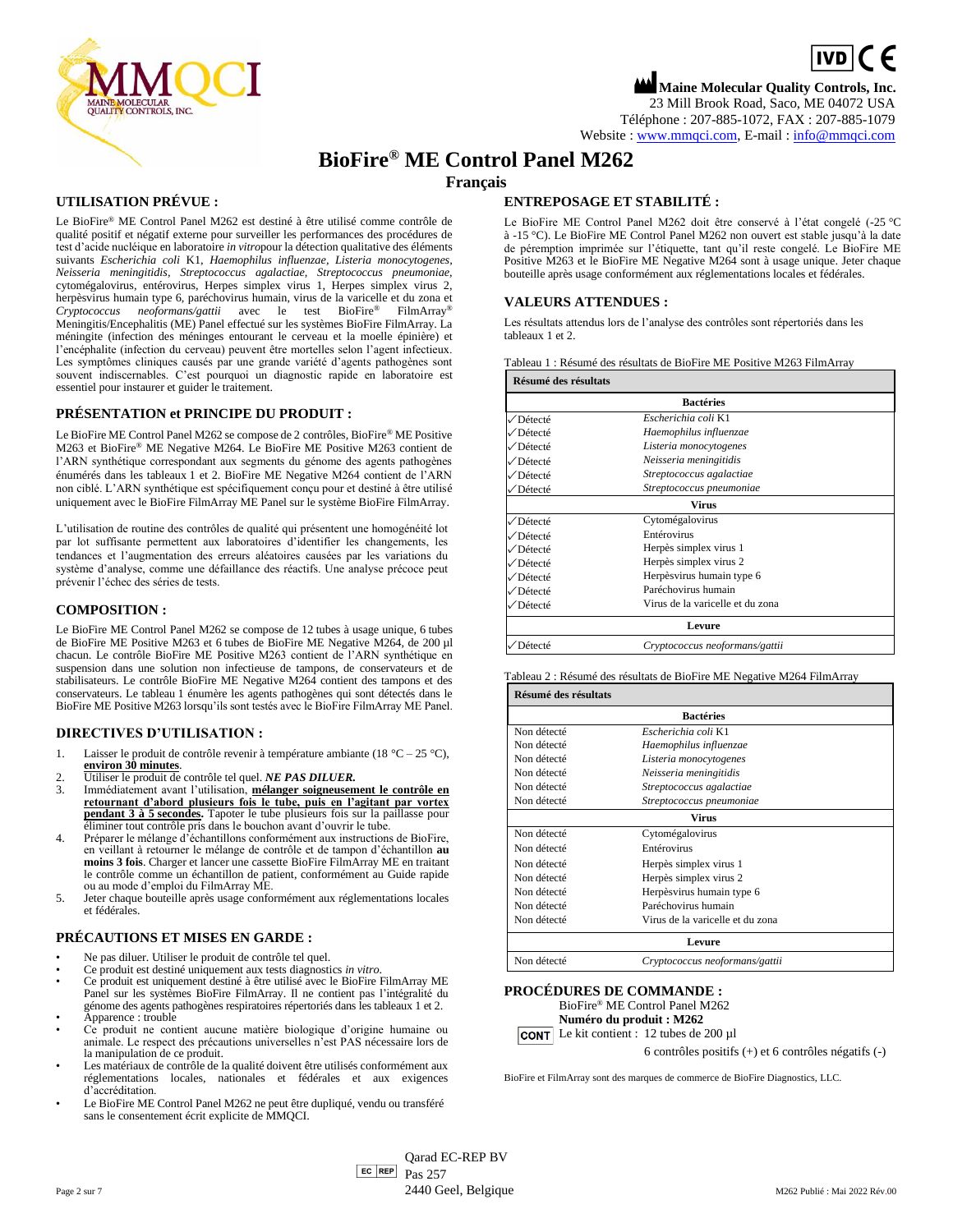$\boxed{\mathsf{ivD}}$  (  $\in$ **Maine Molecular Quality Controls, Inc.**



23 Mill Brook Road, Saco, ME 04072 USA Telefon: 207-885-1072, FAX: 207-885-1079

Homepage[: www.mmqci.com,](file://///FS1/Common/Company/CE%20Marking/M262/Translation/Translation%20Received%2005.12.2022/www.mmqci.com) E-Mail[: info@mmqci.com](mailto:info@mmqci.com)

# **BioFire® ME Control Panel M262**

# **Deutsch**

#### **VORGESEHENER VERWENDUNGSZWECK:**

Das BioFire® ME Control Panel M262 dient zur Verwendung als externe positive und negative Qualitätskontrolle zur Überwachung der Leistung von *In-vitro*-Labor-Nukleinsäure-Testverfahren für den qualitativen Nachweis von *Escherichia coli* K1, *Haemophilus influenzae, Listeria monocytogenes, Neisseria meningitidis, Streptococcus agalactiae, Streptococcus pneumoniae,* Cytomegalovirus, Enterovirus, Herpes-simplex-Virus 1, Herpes-simplex-Virus 2, Humanes Herpesvirus 6, Humanes Parechovirus, Varizella-Zoster-Virus und *Cryptococcus neoformans/gattii* mit dem BioFire® FilmArray® Meningitis/Encephalitis (ME) Panel-Assay, der auf BioFire FilmArray-Systemen durchgeführt wird. Meningitis (Infektion der Hirnhäute, die das Gehirn und das Rückenmark umgeben) und Enzephalitis (Infektion des Gehirns) können je nach Erreger tödlich sein. Klinische Symptome, die durch eine Vielzahl von Erregern verursacht werden, sind oft nicht voneinander zu unterscheiden. Daher ist eine schnelle Labordiagnose entscheidend für die Einleitung und Steuerung der Behandlung.

#### **PRODUKTZUSAMMENFASSUNG und WIRKUNGSPRINZIP:**

BioFire ME Control Panel M262 besteht aus 2 Kontrollen, BioFire® ME Positive M263 und BioFire® ME Negative M264. BioFire ME Positive M263 enthält synthetische RNA, die den in den Tabellen 1 und 2 aufgeführten Genomsegmenten von Krankheitserregern entspricht. BioFire ME Negative M264 enthält Nicht-Ziel-RNA. Die synthetische RNA ist speziell für die Verwendung mit dem BioFire FilmArray ME Panel auf dem BioFire FilmArray-System zu verwenden.

Durch routinemäßige Qualitätsprüfungen, die Charge für Charge identisch sind, kann ein Labor Veränderungen, Entwicklungen und eine möglicherweise ansteigende Häufigkeit von zufälligen Fehlern erkennen, die durch systeminterne Unregelmäßigkeiten wie beispielsweise unwirksame Reagenzien verursacht werden. Eine frühzeitige Überprüfung kann viele fehlerhafte Assay-Testergebnisse vermeiden helfen.

#### **ZUSAMMENSETZUNG:**

Das BioFire ME Control Panel M262 besteht aus 12 Einwegröhrchen, 6 Röhrchen mit BioFire ME Positive M263 und 6 Röhrchen mit BioFire ME Negative M264, jeweils 200 µl. Die BioFire ME Positive M263-Kontrolle enthält synthetische RNA, die in einer nicht infektiösen Lösung aus Puffern, Konservierungsmitteln und Stabilisatoren suspendiert ist. Die BioFire ME Negative M264-Kontrolle enthält Puffer und Konservierungsmittel. In Tabelle 1 sind die Erreger aufgeführt, die im BioFire ME Positive M263 nachgewiesen werden, wenn sie mit dem BioFire FilmArray ME Panel getestet werden.

#### **GEBRAUCHSANWEISUNG:**

- 1. Warten Sie vor dem Test, bis die Kontrolle sich auf Zimmertemperatur (18 °C bis 25 °C) erwärmt hat. Dies dauert **etwa 30 Minuten**.
- 2. Wenden Sie die Kontrolle wie vorgesehen an. *NICHT VERDÜNNEN.*
- 3. **Mischen Sie die Kontrolle unmittelbar vor der Verwendung gründlich, indem Sie das Röhrchen zunächst mehrmals umdrehen und dann 3 bis 5 Sekunden lang vortexen.** Klopfen Sie vor dem Öffnen mehrmals mit dem Röhrchen auf die Arbeitsfläche. So entfernen Sie möglicherweise im Deckel verbliebene Reste der Kontrollsubstanz.
- 4. Bereiten Sie die Probenmischung gemäß den Anweisungen von BioFire vor und achten Sie darauf, dass Sie die Kontroll- und Probenpuffermischung **mindestens 3-mal** umdrehen. Laden Sie einen BioFire FilmArray ME-Riegel und lassen Sie ihn laufen; verwenden Sie die Kontrolle wie eine Patientenprobe
- gemäß der Kurzanleitung oder der Gebrauchsanweisung des FilmArray ME. 5. Bitte entsorgen Sie sie nach der Verwendung unter Einhaltung der örtlichen und staatlichen Gesetzgebung.

#### **VORSICHTSMAẞNAHMEN und WARNHINWEISE:**

- Nicht verdünnen. Wenden Sie die Kontrolle wie vorgesehen an.
- Dieses Produkt ist für die *In-vitro*-Diagnostik bestimmt.
- Dieses Produkt ist nur zur Verwendung mit dem BioFire FilmArray ME Panel auf den BioFire FilmArray-Systemen bestimmt. Es enthält nicht das gesamte Genom der in den Tabellen 1 und 2 aufgeführten Atemwegserreger.
- Erscheinungsbild: trüb.
- Dieses Produkt enthält keine biologischen Substanzen menschlichen oder tierischen Ursprungs. Allgemein gültige Vorsichtsmaßnahmen sind bei der Nutzung dieses Produktes NICHT erforderlich.
- Qualitätskontrollmaterialien sollten in Übereinstimmung mit den örtlichen, staatlichen und bundesstaatlichen Vorschriften und Akkreditierungsanforderungen verwendet werden.
- Das BioFire ME Control Panel M262 darf nicht ohne ausdrückliche schriftliche Zustimmung des MMQCI geklont, verkauft oder übertragen werden.

## **LAGERUNG und HALTBARKEIT**:

Das BioFire ME Control Panel M262 sollte gefroren gelagert werden (-25 °C bis -15 °C). In ungeöffnetem Zustand sind die Substanzen, aus denen das BioFire ME Control Panel M262 besteht, auch über das auf dem Etikett des Testkits angegebene Haltbarkeitsdatum hinaus stabil, sofern sie kontinuierlich eingefroren werden. BioFire ME Positive M263 und BioFire ME Negative M264 sind für den Einmalgebrauch bestimmt. Bitte entsorgen Sie sie nach der Verwendung unter Einhaltung der örtlichen und staatlichen Gesetzgebung.

#### **ZU ERWARTENDE WERTE:**

Die erwarteten Ergebnisse bei der Analyse der Kontrollen sind in den Tabellen 1 und 2 aufgeführt.

Tabelle 1: BioFire ME Positive M263 FilmArray – Ergebniszusammenfassung

| Zusammenfassung der Ergebnisse |                                |  |
|--------------------------------|--------------------------------|--|
|                                | <b>Bakterien</b>               |  |
| $\sqrt{\text{Nachgewiesen}}$   | Escherichia coli K1            |  |
| $\sqrt{}$ Nachgewiesen         | Haemophilus influenzae         |  |
| $\sqrt{\text{Nachgewiesen}}$   | Listeria monocytogenes         |  |
| $\sqrt{\text{Nachgewiesen}}$   | Neisseria meningitidis         |  |
| √Nachgewiesen                  | Streptokokkus agalactiae       |  |
| √Nachgewiesen                  | Streptococcus pneumoniae       |  |
|                                | <b>Viren</b>                   |  |
| $\sqrt{\text{Nachgewiesen}}$   | Cytomegalovirus                |  |
| $\sqrt{}$ Nachgewiesen         | Enterovirus                    |  |
| $\sqrt{}$ Nachgewiesen         | Herpes-simplex-Virus 1         |  |
| √Nachgewiesen                  | Herpes-simplex-Virus 2         |  |
| √Nachgewiesen                  | Humanes Herpesvirus 6          |  |
| √Nachgewiesen                  | Humanes Parechovirus           |  |
| √Nachgewiesen                  | Varizella-Zoster-Virus         |  |
|                                | Hefe                           |  |
| $\sqrt{\text{Nachgewiesen}}$   | Cryptococcus neoformans/gattii |  |

Tabelle 2: BioFire ME Negative M264 FilmArray – Ergebniszusammenfassung

| Zusammenfassung der Ergebnisse |                                |  |
|--------------------------------|--------------------------------|--|
|                                | <b>Bakterien</b>               |  |
| Nicht nachgewiesen             | Escherichia coli K1            |  |
| Nicht nachgewiesen             | Haemophilus influenzae         |  |
| Nicht nachgewiesen             | Listeria monocytogenes         |  |
| Nicht nachgewiesen             | Neisseria meningitidis         |  |
| Nicht nachgewiesen             | Streptokokkus agalactiae       |  |
| Nicht nachgewiesen             | Streptococcus pneumoniae       |  |
|                                | Viren                          |  |
| Nicht nachgewiesen             | Cytomegalovirus                |  |
| Nicht nachgewiesen             | Enterovirus                    |  |
| Nicht nachgewiesen             | Herpes-simplex-Virus 1         |  |
| Nicht nachgewiesen             | Herpes-simplex-Virus 2         |  |
| Nicht nachgewiesen             | Humanes Herpesvirus 6          |  |
| Nicht nachgewiesen             | Humanes Parechovirus           |  |
| Nicht nachgewiesen             | Varizella-Zoster-Virus         |  |
|                                | Hefe                           |  |
| Nicht nachgewiesen             | Cryptococcus neoformans/gattii |  |

#### **BESTELLINFORMATIONEN:**

| BioFire® ME Control Panel M262   |                                                                |
|----------------------------------|----------------------------------------------------------------|
| Teilnummer:                      | M262                                                           |
| <b>CONT</b> Inhalt des Testkits: | 12 tubes de $200 \mu$ 1                                        |
|                                  | 6 positive $(+)$ Kontrollen und 6 negative $(-)$<br>Kontrollen |

BioFire und FilmArray sind Warenzeichen von BioFire Diagnostics, LLC.

Qarad EC-REP BV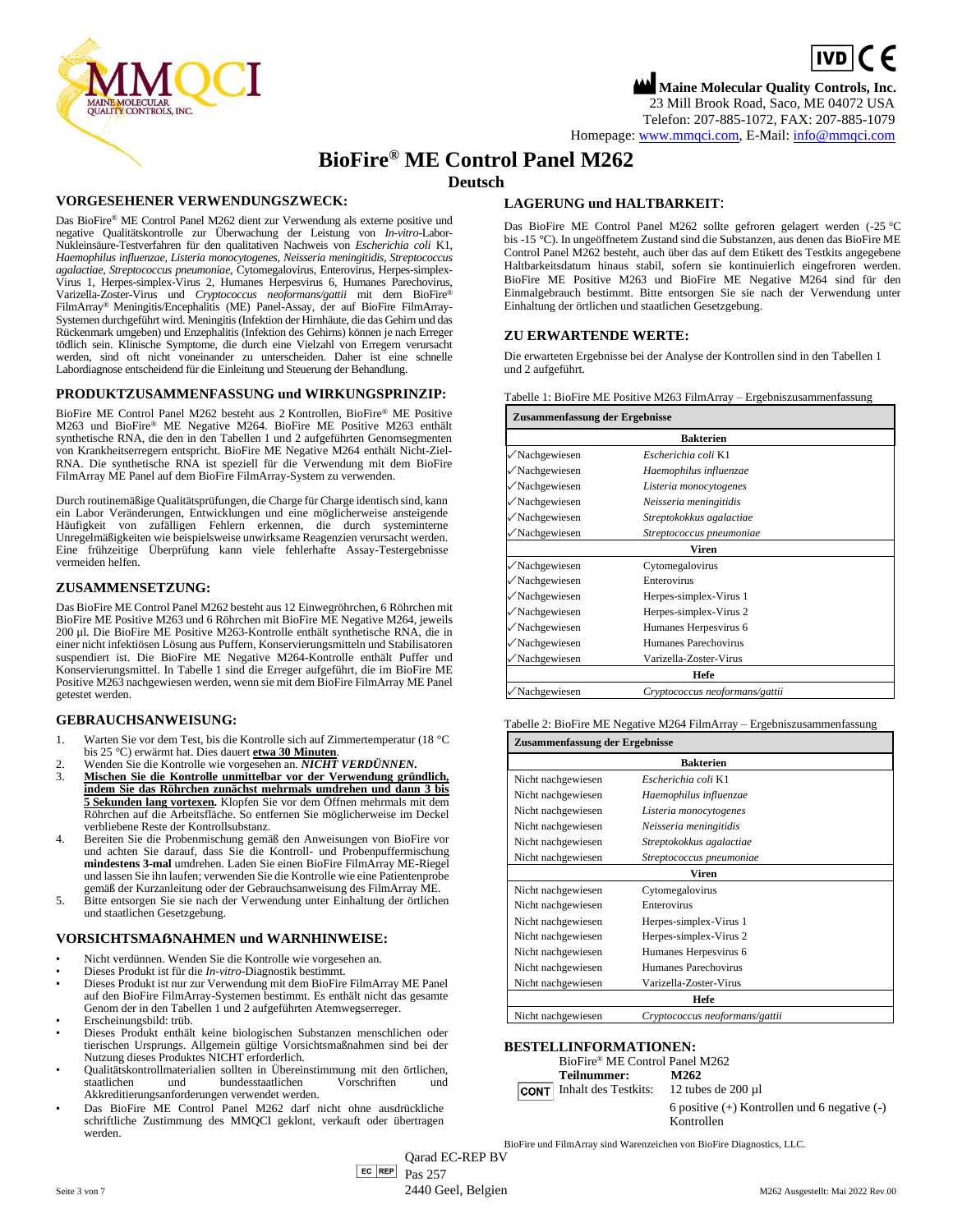

# $\boxed{\mathsf{ivD}}$  (  $\in$ **Maine Molecular Quality Controls, Inc.** 23 Mill Brook Road, Saco, ME 04072 USA Telefono: 207-885-1072, FAX: 207-885-1079 Web[: www.mmqci.com,](file://///FS1/Common/Company/CE%20Marking/M262/Translation/Translation%20Received%2005.12.2022/www.mmqci.com) E-mail[: info@mmqci.com](mailto:info@mmqci.com)

# **BioFire® ME Control Panel M262**

# **Italiano**

## **FINALITÀ D'USO:**

BioFire® ME Control Panel M262 è un controllo esterno di qualità con analisi positive e negative utilizzato per monitorare le prestazioni delle procedure di analisi *in vitro* degli acidi nucleici di laboratorio per la rilevazione qualitativa di *Escherichia coli* K1, *Haemophilus influenzae, Listeria monocytogenes, Neisseria meningitidis, Streptococcus agalactiae, Streptococcus pneumoniae,* Citomegalovirus, Enterovirus, Herpes simplex virus 1, virus Herpes simplex 2, Herpesvirus umano 6, Parechovirus umano, virus Varicella-zoster e *Cryptococcus neoformans/gattii* con il test BioFire® FilmArray® Meningitis/Encephalitis (ME) Panel eseguito sui sistemi BioFire FilmArray. La meningite (infezione delle meningi che circondano il cervello e il midollo spinale) e l'encefalite (infezione del cervello) possono essere fatali a seconda dell'agente infettivo. I sintomi clinici causati da un'ampia varietà di agenti patogeni sono spesso indistinguibili. Pertanto una rapida diagnosi di laboratorio è fondamentale per avviare e guidare il trattamento.

### **RIASSUNTO e PRINCIPIO DEL PRODOTTO:**

BioFire ME Control Panel M262 si compone di 2 controlli, il controllo BioFire® ME Positive M263 e il controllo BioFire® ME Negative M264. Il controllo BioFire ME Positive M263 contiene RNA sintetico corrispondente a segmenti di genoma di agenti patogeni elencati nelle tabelle 1 e 2. Il controllo BioFire ME Negative M264 contiene RNA non bersaglio. L'RNA sintetico è specificamente progettato e destinato all'uso esclusivamente con BioFire FilmArray ME Panel sul sistema BioFire FilmArray.

Un uso routinario di controlli di qualità che siano coerenti gruppo per gruppo aiuta il laboratorio a identificare cambi, andamenti e aumenti di frequenza di errori casuali dovuti a variazioni nei sistemi di test, come i difetti dei reagenti. Degli esami precoci possono prevenire cicli di esame difettosi.

### **COMPOSIZIONE:**

BioFire ME Control Panel M262 è composto da 12 provette monouso, 6 provette di controllo BioFire ME Positive M263 e 6 provette di controllo BioFire ME Negative M264, da 200 μL ciascuna. Il controllo BioFire ME Positive M263 contiene RNA sintetico sospeso in una soluzione non infettiva di tamponi, conservanti e stabilizzatori. Il controllo BioFire ME Negative M264 contiene tamponi e conservanti. La Tabella 1 elenca gli agenti patogeni che vengono rilevati dal controllo BioFire ME Positive M263, se testati con BioFire FilmArray ME Panel.

#### **ISTRUZIONI PER L'USO:**

- 1. Lasciare che il controllo da testare acquisisca la temperatura ambiente (18-25 °C), **circa 30 minuti**.
- 2. Utilizzare il controllo così come fornito. *NON DILUIRE.*
- 3. Immediatamente prima dell'uso, **miscelare accuratamente il controllo, prima capovolgendo la provetta più volte e poi facendola vorticare per 3-5 secondi.** Prima di aprire la provetta, sbatterla alcune volte sul tavolo per rimuovere qualsiasi frammento di controllo presente nel tappo.
- 4. Preparare la soluzione campione secondo le istruzioni di BioFire, assicurandosi di capovolgere la miscela del tampone di controllo e del campione **almeno 3 volte**. Caricare e usare una cartuccia BioFire FilmArray ME utilizzando il controllo come si utilizzerebbe un campione del paziente, secondo la Guida rapida o le Istruzioni per l'uso di FilmArray ME.
- 5. Smaltire il tutto dopo l'uso, seguendo le norme locali e nazionali.

#### **PRECAUZIONI e AVVISI:**

- Non diluire. Utilizzare il controllo così come fornito.
- Il prodotto è destinato esclusivamente all'uso diagnostico *in vitro*.
- Il prodotto è destinato all'uso unicamente con BioFire FilmArray ME Panel sui sistemi BioFire FilmArray. Non contiene l'intero genoma dei patogeni respiratori elencati nelle tabelle 1 e 2.
- Aspetto: torbido
- Il prodotto non contiene alcun materiale biologico di origine animale o umana. NON sono richieste precauzioni universali per maneggiare questo prodotto.
- I materiali di controllo di qualità devono essere utilizzati seguendo le norme e i requisiti di certificazione locali, regionali e nazionali.
- BioFire ME Control Panel M262 non può essere clonato, venduto o trasferito senza il consenso scritto esplicito di MMQCI.

### **CONSERVAZIONE e STABILITÀ:**

BioFire ME Control Panel M262 deve essere conservato congelato (da -25 °C a -15 °C). Il contenuto confezionato di BioFire ME Control Panel M262 rimane stabile fino alla data di scadenza stampata sull'etichetta, se conservato in congelatore per tutto il tempo. Il controllo BioFire ME Positive M263 e il controllo BioFire ME Negative M264 sono intesi per uso singolo. Smaltire il tutto dopo l'uso, seguendo le norme locali e nazionali.

#### **VALORI PREVISTI:**

I risultati attesi quando si analizzano i controlli sono elencati nelle tabelle 1 e 2.

Tabella 1: Riassunto dei risultati del controllo BioFire ME Positive M263 FilmArray

| Riassunto dei risultati  |                                |  |
|--------------------------|--------------------------------|--|
|                          | <b>Batteri</b>                 |  |
| $\sqrt{\text{Rilevato}}$ | Escherichia coli K1            |  |
| $\sqrt{\text{Rilevato}}$ | Haemophilus influenzae         |  |
| $\sqrt{\text{Rilevato}}$ | Listeria monocytogenes         |  |
| $\sqrt{\text{Rilevato}}$ | Neisseria meningitidis         |  |
| √Rilevato                | Streptococcus agalactiae       |  |
| /Rilevato                | Streptococcus pneumoniae       |  |
|                          | Virus                          |  |
| $\sqrt{\text{Rilevato}}$ | Citomegalovirus                |  |
| $\sqrt{\text{Rilevato}}$ | Enterovirus                    |  |
| $\sqrt{\text{Rilevato}}$ | Virus herpes simplex 1         |  |
| $\sqrt{\text{Rilevato}}$ | Virus herpes simplex 2         |  |
| ∕Rilevato                | Herpesvirus umano 6            |  |
| $\sqrt{\text{Rilevato}}$ | Parechovirus umano             |  |
| $\sqrt{\text{Rilevato}}$ | Virus varicella-zoster         |  |
|                          | Lieviti                        |  |
| √Rilevato                | Cryptococcus neoformans/gattii |  |

Tabella 2: Riassunto dei risultati del controllo BioFire ME Negative M264 FilmArray

| Riassunto dei risultati |                                |  |
|-------------------------|--------------------------------|--|
|                         | <b>Batteri</b>                 |  |
| Non rilevato            | Escherichia coli K1            |  |
| Non rilevato            | Haemophilus influenzae         |  |
| Non rilevato            | Listeria monocytogenes         |  |
| Non rilevato            | Neisseria meningitidis         |  |
| Non rilevato            | Streptococcus agalactiae       |  |
| Non rilevato            | Streptococcus pneumoniae       |  |
|                         | <b>Virus</b>                   |  |
| Non rilevato            | Citomegalovirus                |  |
| Non rilevato            | Enterovirus                    |  |
| Non rilevato            | Virus herpes simplex 1         |  |
| Non rilevato            | Virus herpes simplex 2         |  |
| Non rilevato            | Herpesvirus umano 6            |  |
| Non rilevato            | Parechovirus umano             |  |
| Non rilevato            | Virus varicella-zoster         |  |
|                         | Lieviti                        |  |
| Non rilevato            | Cryptococcus neoformans/gattii |  |

#### **INFORMAZIONI PER L'ORDINAZIONE:**

BioFire® ME Control Panel M262 **Numero di identificazione: M262 CONT** Il kit contiene:  $12$  provette x  $200 \mu L$ 

6 controlli positivi (+) e 6 controlli negativi (-)

BioFire e FilmArray sono marchi di BioFire Diagnostics, LLC

EC REP Qarad EC-REP BV Pas 257 Pagina 4 di 7 **2440 Geel, Belgio** Maggio 2022 Rev.00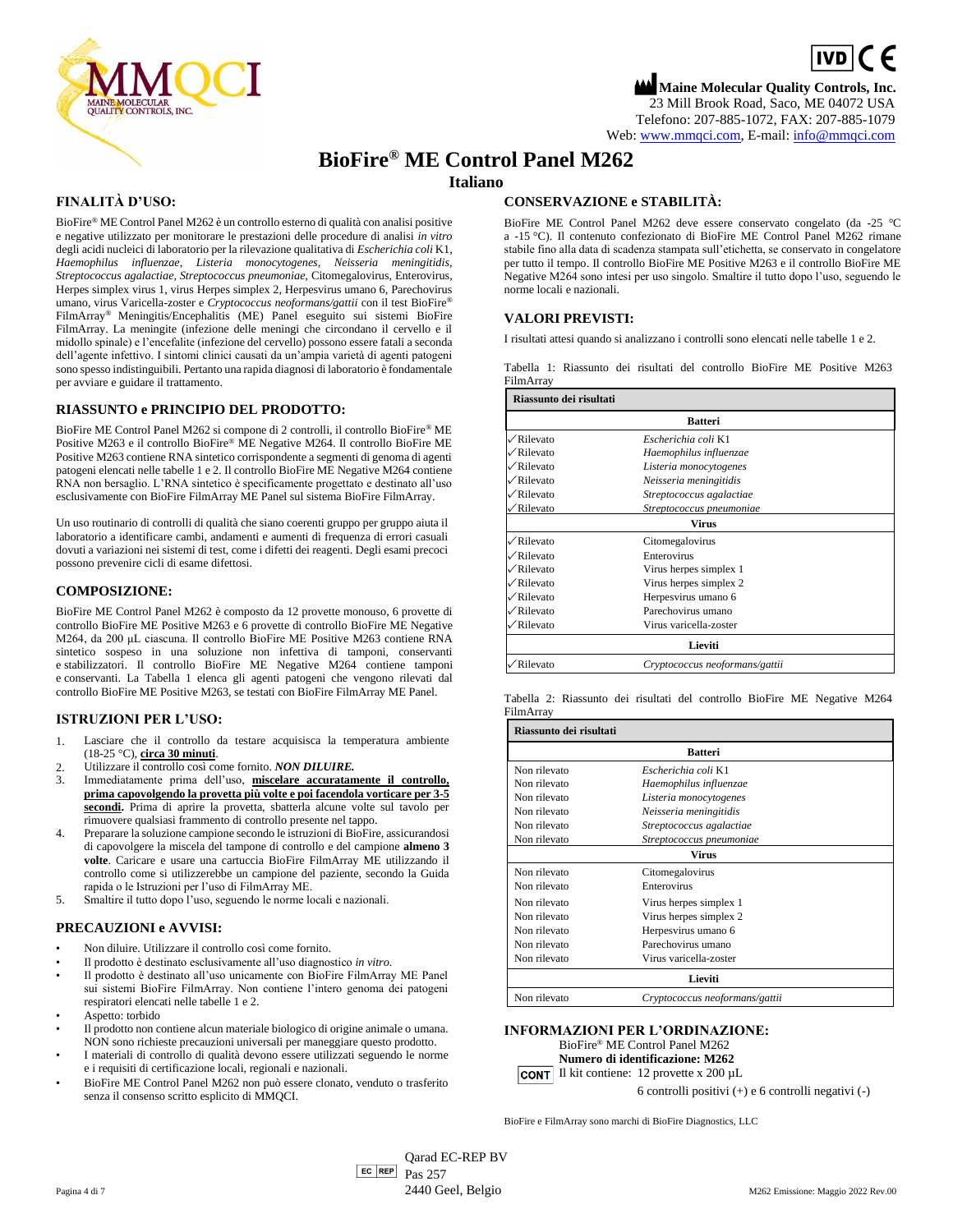

# $\boxed{\mathsf{ivD}}$  (  $\in$ **Maine Molecular Quality Controls, Inc.** 23 Mill Brook Road, Saco, ME 04072 USA Telefone: 207-885-1072, FAX: 207-885-1079

Website[: www.mmqci.com,](file://///FS1/Common/Company/CE%20Marking/M262/Translation/Translation%20Received%2005.12.2022/www.mmqci.com) Email[: info@mmqci.com](mailto:info@mmqci.com)

# **BioFire® ME Control Panel M262**

**Português**

# **UTILIZAÇÃO PREVISTA:**

O BioFire® ME Control Panel M262 destina-se a ser utilizado como controlo de qualidade positivo e negativo externo para monitorizar o desempenho de procedimentos laboratoriais de testagem de ácido nucleico *in vitro* para a deteção qualitativa de *Escherichia coli* K1, *Haemophilus influenzae, Listeria monocytogenes, Neisseria meningitidis, Streptococcus agalactiae, Streptococcus pneumoniae,*  citomegalovírus, enterovírus, vírus herpes simplex 1, vírus herpes simplex 2, herpesvírus humano 6, parechovírus humano, vírus varicella-zoster e *Cryptococcus neoformans/gattii* com o teste BioFire® FilmArray® Meningitis/Encephalitis (ME) Panel executado nos sistemas BioFire FilmArray. A meningite (infeção de meninges que envolvem o cérebro e a medula espinhal) e a encefalite (infeção do cérebro) podem ser fatais dependendo do agente infecioso. Os sintomas clínicos causados por uma grande variedade de agentes patogénicos são muitas vezes indistinguíveis. Por conseguinte, é fundamental um diagnóstico laboratorial rápido para iniciar e orientar o tratamento.

# **RESUMO e PRINCÍPIO DO PRODUTO:**

O BioFire ME Control Panel M262 é composto por 2 controlos, BioFire® ME Positive M263 e BioFire® ME Negative M264. O BioFire ME Positive M263 contém ARN sintético correspondente a segmentos de genoma dos agentes patogénicos listados nas Tabelas 1 e 2. O BioFire ME Negative M264 contém ARN não alvo. O ARN sintético é especificamente concebido para, e destina-se a ser exclusivamente utilizado com, o BioFire FilmArray ME Panel no sistema BioFire FilmArray.

A utilização regular de controlos de qualidade que são consistentes de lote para lote auxilia o laboratório na identificação de alterações, tendências e crescente frequência de erros aleatórios causados por variações no sistema de testes, tal como reagentes defeituosos. A pesquisa atempada pode prevenir ensaios malsucedidos.

# **COMPOSIÇÃO:**

O BioFire ME Control Panel M262 é composto por 12 tubos de utilização única, 6 tubos de BioFire ME Positive M263 e 6 tubos de BioFire ME Negative M264 com 200 µL cada. O controlo BioFire ME Positive M263 contém ARN sintético suspenso numa solução não infeciosa de tampões, conservantes e estabilizadores. O controlo BioFire ME Negative M264 contém tampões e conservantes. A Tabela 1 lista os agentes patogénicos que são detetados no BioFire ME Positive M263 quando testado com o BioFire FilmArray ME Panel.

# **INSTRUÇÕES DE UTILIZAÇÃO:**

- 1. Permita que o controlo a ser testado alcance a temperatura ambiente (18–25 °C) durante **aproximadamente 30 minutos**.
- 2. Use o controlo conforme fornecido. *NÃO DILUIR.*
- 3. Imediatamente antes da utilização, **misture bem o controlo, invertendo, primeiro, o tubo várias vezes e agitando-o depois em vórtex durante 3 a 5 segundos.** Antes de abrir o tubo, bata várias vezes levemente com o mesmo na bancada para remover qualquer controlo preso na tampa.
- 4. Prepare a mistura da amostra de acordo com as Instruções do BioFire, certificando-se de inverter o controlo e a mistura do tampão de amostra **pelo menos 3 vezes**. Carregue e execute uma bolsa BioFire FilmArray ME utilizando o controlo tal como se utilizasse uma amostra do paciente, de acordo com o Guia de consulta rápida ou as Instruções de utilização do FilmArray ME.
- 5. Descartar após utilização, de acordo com os regulamentos locais e federais onde se encontra.

# **PRECAUÇÕES e ADVERTÊNCIAS:**

- Não diluir. Use o controlo conforme fornecido.
- Este produto destina-se apenas a uma utilização diagnóstica *in vitro*.
- Este produto destina-se a ser exclusivamente utilizado com o BioFire FilmArray ME Panel nos sistemas BioFire FilmArray. Não contém todo o genoma dos agentes patogénicos respiratórios enumerados nas tabelas 1 e 2.
- Aspeto: turvo
- Este produto não contém qualquer material biológico de origem humana ou animal. Ao manusear este produto NÃO é necessário utilizar as Precauções Universais.
- Devem ser utilizados materiais de controlo de qualidade de acordo com os regulamentos locais, estaduais, federais e os requisitos de acreditação.
- O BioFire ME Control Panel M262 não pode ser clonado, vendido ou transferido sem o consentimento explícito por escrito da MMQCI.

# **ARMAZENAMENTO e ESTABILIDADE:**

O BioFire ME Control Panel M262 deve ser armazenado congelado (–25 °C a –15 °C). O material do BioFire ME Control Panel M262 que não tenha sido aberto permanece estável até à data de validade impressa no rótulo do kit quando armazenado congelado de forma consistente. O BioFire ME Positive M263 e o BioFire ME Negative M264 são de utilização única. Descartar após utilização, de acordo com os regulamentos locais e federais onde se encontra.

### **VALORES ESPERADOS:**

Os resultados esperados quando os controlos são analisados estão listados nas tabelas 1 e 2.

Tabela 1: Resumo dos resultados do FilmArray para BioFire ME Positive M263

| <b>Resumo dos resultados</b> |                                |  |
|------------------------------|--------------------------------|--|
|                              | <b>Bactérias</b>               |  |
| √Detetado                    | Escherichia coli K1            |  |
| √Detetado                    | Haemophilus influenzae         |  |
| ∕Detetado                    | Listeria monocytogenes         |  |
| ∕Detetado                    | Neisseria meningitidis         |  |
| √Detetado                    | Streptococcus agalactiae       |  |
| Detetado                     | Streptococcus pneumoniae       |  |
|                              | Vírus                          |  |
| √Detetado                    | Citomegalovírus                |  |
| √Detetado                    | Enterovírus                    |  |
| ∕Detetado                    | Vírus herpes simplex 1         |  |
| √Detetado                    | Vírus herpes simplex 2         |  |
| ∕Detetado                    | Herpesvírus humano 6           |  |
| √Detetado                    | Parechovírus humano            |  |
| √Detetado                    | Vírus varicella-zoster         |  |
|                              | <b>Leveduras</b>               |  |
| √Detetado                    | Cryptococcus neoformans/gattii |  |

Tabela 2: Resumo dos resultados do FilmArray para BioFire ME Negative M264 **Resumo dos resultados**

| лсэишо аоэ гезинааоэ                                 |
|------------------------------------------------------|
| <b>Bactérias</b>                                     |
| Not Detected (Não detetado) Escherichia coli K1      |
| Not Detected (Não detetado) Haemophilus influenzae   |
| Not Detected (Não detetado) Listeria monocytogenes   |
| Not Detected (Não detetado) Neisseria meningitidis   |
| Not Detected (Não detetado) Streptococcus agalactiae |
| Not Detected (Não detetado) Streptococcus pneumoniae |
| Vírus                                                |
| Not Detected (Não detetado) Citomegalovírus          |
| Not Detected (Não detetado) Enterovírus              |
| Not Detected (Não detetado) Vírus herpes simplex 1   |
| Not Detected (Não detetado) Vírus herpes simplex 2   |
| Not Detected (Não detetado) Herpesvírus humano 6     |
| Not Detected (Não detetado) Parechovírus humano      |
| Not Detected (Não detetado) Vírus varicella-zoster   |
| Leveduras                                            |
|                                                      |

Not Detected (Não detetado) *Cryptococcus neoformans/gattii*

#### **INFORMAÇÕES PARA ENCOMENDA:**





6 controlos positivos (+) e 6 controlos negativos (–)

BioFire e FilmArray são marcas comerciais da BioFire Diagnostics, LLC

EC REP Qarad EC-REP BV Pas 257 Página 5 de 7 2440 Geel, Bélgica M262 Emitido: Maio 2022 Rev.00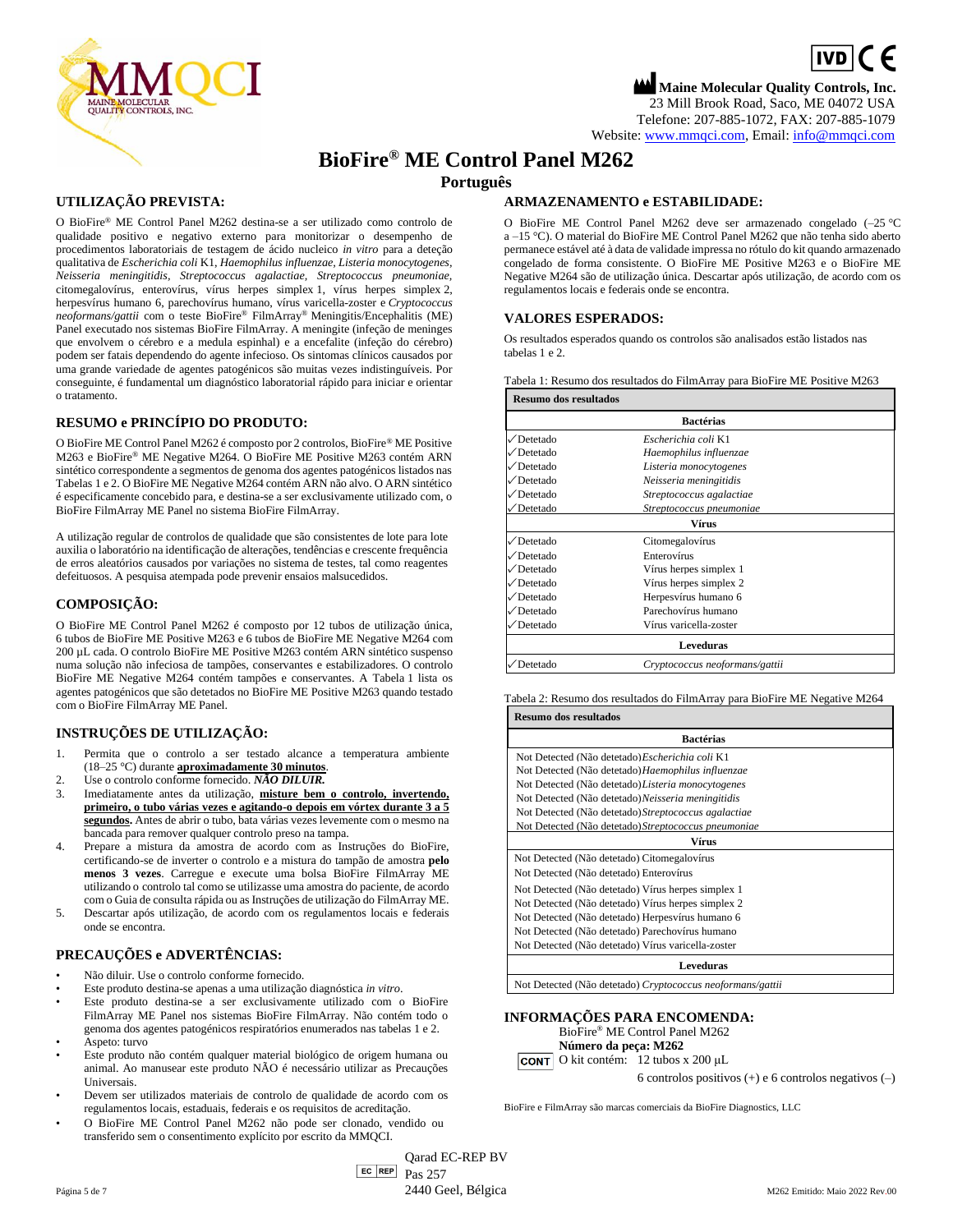

 $\boxed{\mathsf{ivD}}$  (  $\in$ 

**Maine Molecular Quality Controls, Inc.** 23 Mill Brook Road, Saco, ME 04072 USA Teléfono: 207-885-1072, Fax: 207-885-1079 Web[: www.mmqci.com,](file://///FS1/Common/Company/CE%20Marking/M262/Translation/Translation%20Received%2005.12.2022/www.mmqci.com) correo electrónico[: info@mmqci.com](mailto:info@mmqci.com)

# **BioFire® ME Control Panel M262**

# **Español**

#### **USO PREVISTO:**

BioFire® ME Control Panel M262 está indicado para su uso como control de calidad externo positivo y negativo para supervisar el rendimiento de los procedimientos de análisis en laboratorio de ácidos nucleicos *in vitro* para la detección cualitativa de *Escherichia coli* K1, *Haemophilus influenzae, Listeria monocytogenes, Neisseria meningitidis, Streptococcus agalactiae, Streptococcus pneumoniae,* citomegalovirus, enterovirus, virus del herpes simple 1, virus del herpes simple 2, herpesvirus humano 6, parecovirus humano, virus de la varicela zóster y *Cryptococcus neoformans/gattii* con el ensayo BioFire® FilmArray® Meningitis/Encephalitis (ME) Panel realizado en sistemas BioFire FilmArray. La meningitis (infección de las meninges que rodean el cerebro y la médula espinal) y la encefalitis (infección del cerebro) pueden ser mortales en función del agente infeccioso. Los síntomas clínicos provocados por una amplia variedad de patógenos son a menudo indistinguibles. Por lo tanto, el diagnóstico analítico rápido es fundamental para iniciar y guiar el tratamiento.

#### **RESUMEN y PRINCIPIOS DEL PRODUCTO:**

BioFire ME Control Panel M262 se compone de 2 controles, el control BioFire® ME Positive M263 y el control BioFire® ME Negative M264. BioFire ME Positive M263 contiene ARN sintético correspondiente a segmentos del genoma de los patógenos enumerados en las Tablas 1 y 2. BioFire ME Negative M264 contiene ARN no destinatario. El ARN sintético está diseñado específicamente e indicado para su uso exclusivo con BioFire FilmArray ME Panel en el sistema BioFire FilmArray.

El uso rutinario de controles de calidad que son constantes entre un lote y otro ayudan al laboratorio a identificar cambios, tendencias y mayor frecuencia de errores aleatorios causados por variaciones en el sistema de pruebas, como reactivos con fallos. La investigación temprana puede prevenir ensayos fallidos.

### **COMPOSICIÓN:**

BioFire ME Control Panel M262 se compone de 12 tubos de un solo uso, 6 tubos de BioFire ME Positive M263 y 6 tubos de BioFire ME Negative M264, de 200 μl cada uno. El control BioFire ME Positive M263 contiene ARN sintético suspendido en una solución no infecciosa de amortiguadores, conservantes y estabilizadores. El control BioFire ME Negative M264 contiene amortiguadores y conservantes. En la Tabla 1 se enumeran los patógenos que se detectan en BioFire ME Positive M263 cuando se analiza con BioFire FilmArray ME Panel.

# **INSTRUCCIONES DE USO:**

- 1. Deje que el control que se va a analizar alcance la temperatura ambiente (18-25 °C), **aproximadamente 30 minutos**.
- 2. Utilice el control tal como se suministra. *NO DILUIR.*
- 3. Inmediatamente antes de usarlo, **mezcle bien el control, primero invirtiendo el tubo varias veces y luego agitándolo en vórtex entre 3 y 5 segundos.**  Antes de abrirlo, golpee suavemente el tubo varias veces sobre la mesa para liberar cualquier resto de control que haya quedado atrapado en el tapón.
- 4. Prepare la mezcla de muestra según las instrucciones de BioFire, asegurándose de invertir la mezcla de amortiguador de muestra y control **al menos 3 veces**. Cargue y procese un cartucho BioFire FilmArray ME utilizando el control como lo haría con una muestra de paciente, de acuerdo con la guía rápida o las instrucciones de uso de FilmArray ME.
- 5. Después de su uso, debe desecharse según las normas locales y federales.

# **PRECAUCIONES y ADVERTENCIAS:**

- No diluir. Utilice el control tal como se suministra.
- El uso previsto de este producto es únicamente para diagnóstico *in vitro*.
- Este producto solo se puede utilizar con BioFire FilmArray ME Panel en los sistemas BioFire FilmArray. No contiene el genoma completo de los agentes patógenos respiratorios que figuran en las Tablas 1 y 2.
- Aspecto: turbio
- Este producto no contiene ningún material biológico de origen humano ni animal. No se necesita seguir normas de bioseguridad al manipular este producto.
- Los materiales de control de calidad deben utilizarse de acuerdo con la normativa local, estatal y federal y con los requisitos de acreditación.
- BioFire ME Control Panel M262 no se puede clonar, vender ni transferir sin el consentimiento expreso y por escrito de MMQCI.

# **CONSERVACIÓN y ESTABILIDAD:**

BioFire ME Control Panel M262 debe conservarse congelado (de −25 a −15 °C). BioFire ME Control Panel M262 sin abrir es estable hasta la fecha de caducidad impresa en la etiqueta del kit si se conserva congelado de forma ininterrumpida. BioFire ME Positive M263 y BioFire ME Negative M264 son de un solo uso. Después de su uso, deben desecharse según las normas locales y federales.

#### **VALORES ESPERADOS:**

En las Tablas 1 y 2 se recogen los resultados esperados cuando se analizan los controles.

Tabla 1: Resumen de resultados de FilmArray de BioFire ME Positive M263

| <b>Resumen de resultados</b><br><b>Bacterias</b> |                                |  |
|--------------------------------------------------|--------------------------------|--|
|                                                  |                                |  |
| Detectada                                        | Haemophilus influenzae         |  |
| √Detectada                                       | Listeria monocytogenes         |  |
| √Detectada                                       | Neisseria meningitidis         |  |
| √Detectada                                       | Streptococcus agalactiae       |  |
| Detectada                                        | Streptococcus pneumoniae       |  |
|                                                  | Virus                          |  |
| √Detectado                                       | Citomegalovirus                |  |
| √Detectado                                       | Enterovirus                    |  |
| √Detectado                                       | Virus del herpes simple 1      |  |
| √Detectado                                       | Virus del herpes simple 2      |  |
| √Detectado                                       | Herpesvirus humano 6           |  |
| √Detectado                                       | Parecovirus humano             |  |
| √Detectado                                       | Virus de la varicela zóster    |  |
|                                                  | Hongo levaduriforme            |  |
| Detectado                                        | Cryptococcus neoformans/gattii |  |

Tabla 2: Resumen de resultados de FilmArray del BioFire ME Negative M264

| <b>Resumen de resultados</b><br><b>Bacterias</b> |                                |  |
|--------------------------------------------------|--------------------------------|--|
|                                                  |                                |  |
| No detectada                                     | Haemophilus influenzae         |  |
| No detectada                                     | Listeria monocytogenes         |  |
| No detectada                                     | Neisseria meningitidis         |  |
| No detectada                                     | Streptococcus agalactiae       |  |
| No detectada                                     | Streptococcus pneumoniae       |  |
|                                                  | Virus                          |  |
| No detectado                                     | Citomegalovirus                |  |
| No detectado                                     | Enterovirus                    |  |
| No detectado                                     | Virus del herpes simple 1      |  |
| No detectado                                     | Virus del herpes simple 2      |  |
| No detectado                                     | Herpesvirus humano 6           |  |
| No detectado                                     | Parecovirus humano             |  |
| No detectado                                     | Virus de la varicela zóster    |  |
|                                                  | Hongo levaduriforme            |  |
| No detectado                                     | Cryptococcus neoformans/gattii |  |

#### **INFORMACIÓN PARA PEDIDOS:**

BioFire® ME Control Panel M262

**Número de referencia: M262**

El kit contiene: 12 tubos de 200 μl

6 controles positivos (+) y 6 controles negativos (–)

BioFire y FilmArray son marcas comerciales de BioFire Diagnostics, LLC

EC REP Qarad EC-REP BV Pas 257 Página 6 de 7 *M262* Publicado: Mayo 2022 Rev.00